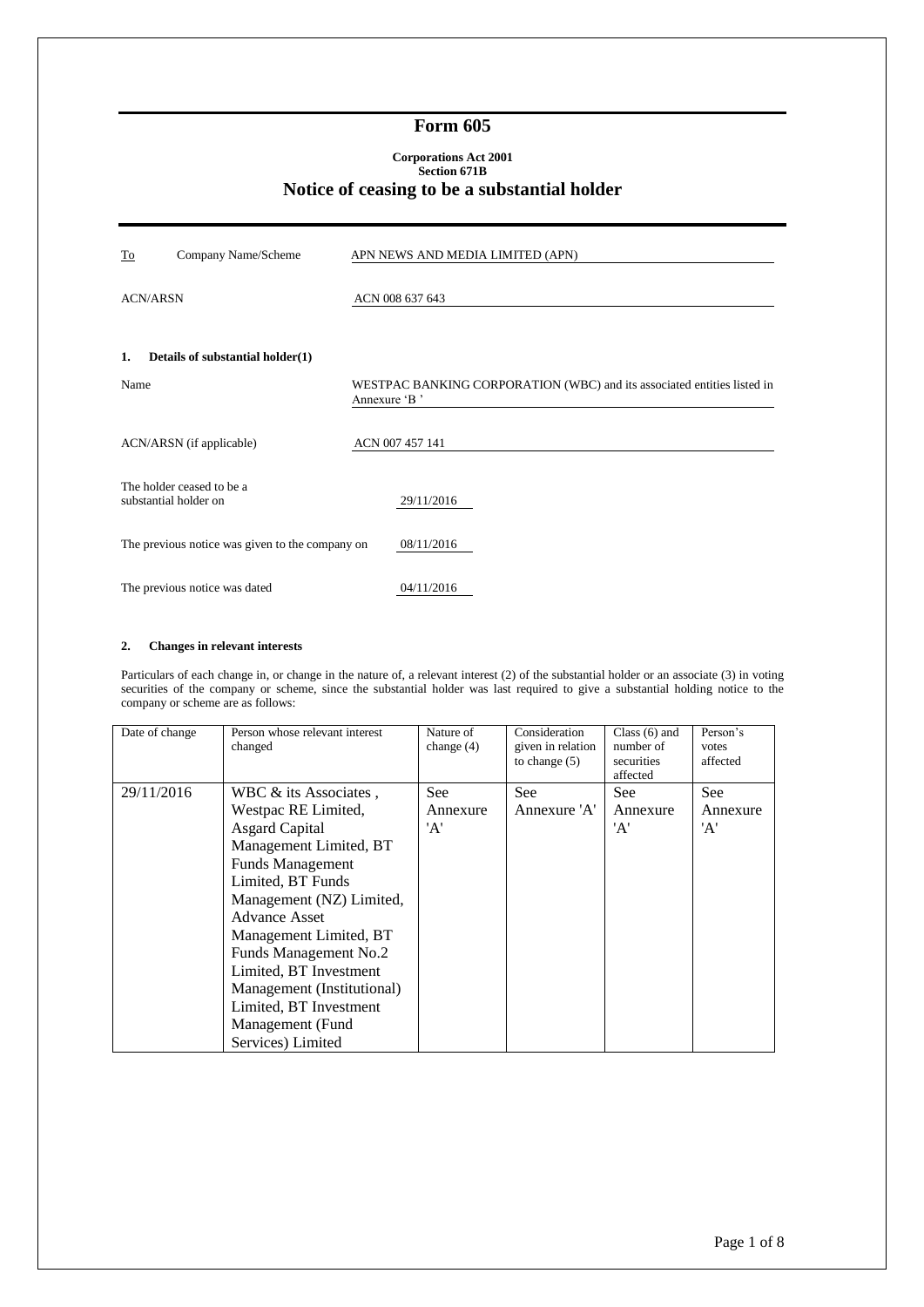#### **3. Changes in association**

The persons who have become associates (3) of, ceased to be associates of, or have changed the nature of their association (7) with, the substantial holder in relation to the voting interests of the company or scheme are as follows:

| Name and ACN/ARSN (if applicable) | Nature of association |
|-----------------------------------|-----------------------|
|                                   |                       |

#### **4. Addresses**

The addresses of persons named in this form are as follows:

| Name                                                | <b>Address</b>                                                                                              |
|-----------------------------------------------------|-------------------------------------------------------------------------------------------------------------|
| <b>Westpac Banking Corporation (WBC)</b>            | Level 20, Westpac Place, 275 Kent Street, Sydney<br><b>NSW 2000</b>                                         |
| Westpac RE Limited                                  | Level 20, Westpac Place, 275 Kent Street, Sydney<br><b>NSW 2000</b>                                         |
| <b>Asgard Capital Management Limited</b>            | Level 20, Westpac Place, 275 Kent Street, Sydney<br><b>NSW 2000</b>                                         |
| <b>BT Funds Management Limited</b>                  | Level 20, Westpac Place, 275 Kent Street, Sydney<br><b>NSW 2000</b>                                         |
| BT Funds Management (NZ) Limited                    | Westpac On Takutai Square 16 Takutai Square<br>Auckland 1010 New Zealand                                    |
| <b>Advance Asset Management Limited</b>             | Level 20, Westpac Place, 275 Kent Street, Sydney<br><b>NSW 2000</b>                                         |
| BT Funds Management No.2 Limited                    | Level 20, Westpac Place, 275 Kent Street, Sydney<br><b>NSW 2000</b>                                         |
| BT Investment Management (Institutional)<br>Limited | Level 14, Chifley Tower, 2 Chifley Square,<br>Sydney NSW 2000                                               |
| BT Investment Management (Fund Services)<br>Limited | Level 14, Chifley Tower, 2 Chifley Square,<br>Sydney NSW 2000                                               |
| APN NEWS AND MEDIA LIMITED (APN)                    | The Company Secretary<br>APN NEWS AND MEDIA LIMITED (APN)<br>Level 4, 100 William Street<br>Sydney NSW 2011 |
|                                                     | Tel No: 02 9333 4999                                                                                        |

# **Signature**

Print name Tim Hartin Capacity Company Secretary

Sign here Date 01/12/2016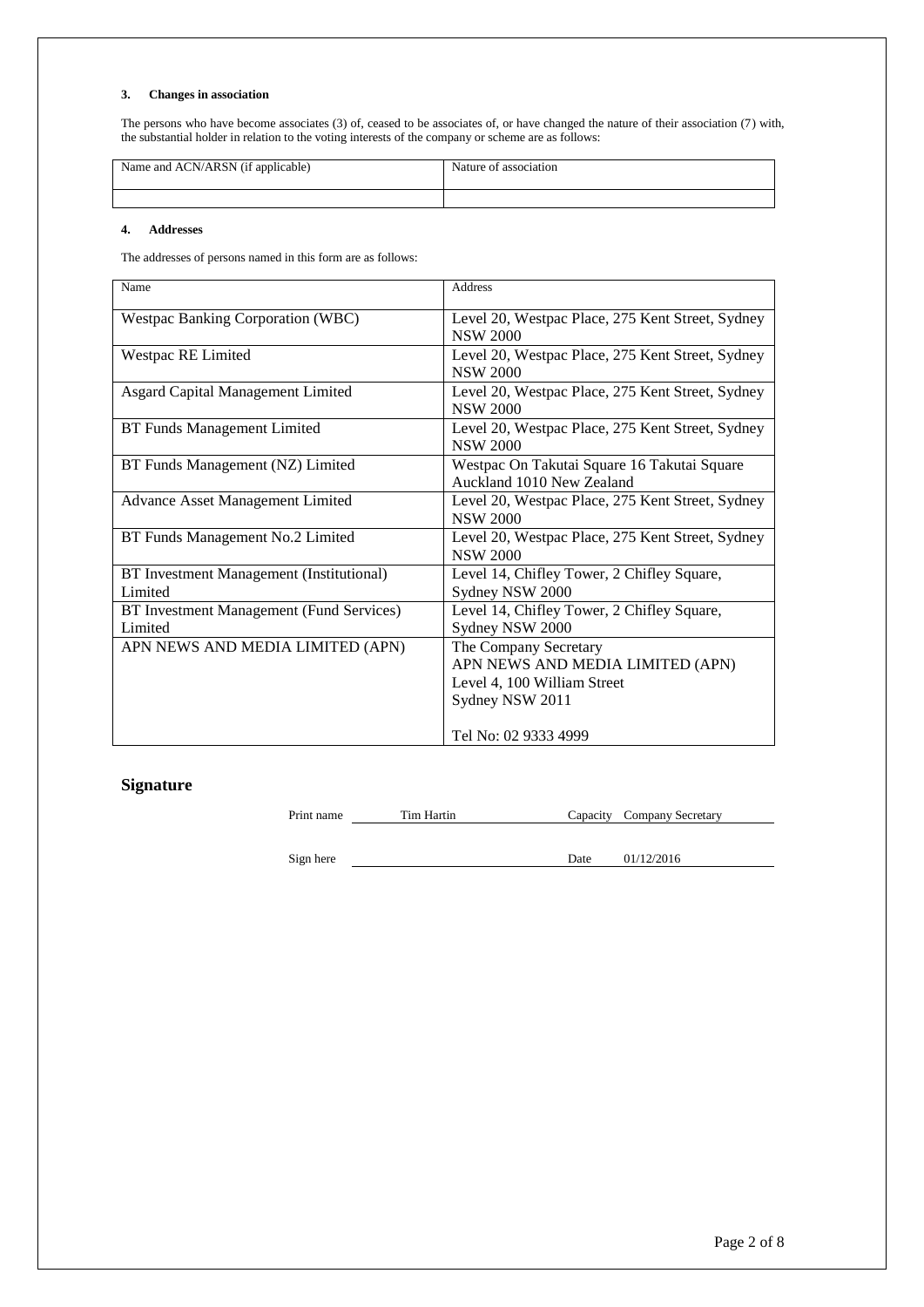### **DIRECTIONS**

- (1) If there are a number of substantial holders with similar or related relevant interests (e.g. a corporation and its related corporations, or the manager and trustee of an equity trust), the names could be included in an annexure to the form. If the relevant interests of a group of persons are essentially similar, they may be referred to throughout the form as a specifically named group if the membership of each group, with the names and addresses of members is clearly set out in paragraph 4 of the form.
- (2) See the definition of "relevant interest" in sections 608 and 671B(7) of the Corporations Act 2001.
- (3) See the definition of "associate" in section 9 of the Corporations Act 2001.
- (4) Include details of:
	- (a) any relevant agreement or other circumstances because of which the change in relevant interest occurred. If subsection 671B(4) applies, a copy of any document setting out the terms of any relevant agreement, and a statement by the person giving full and accurate details of any contract, scheme or arrangement, must accompany this form, together with a written statement certifying this contract, scheme or arrangement; and
	- (b) any qualification of the power of a person to exercise, control the exercise of, or influence the exercise of, the voting powers or disposal of the securities which the relevant interest relates (indicating clearly the particular securities to which the qualification applies).

See the definition of "relevant agreement" in section 9 of the Corporations Act 2001.

- (5) Details of the consideration must include any and all benefits, money and other that any person from whom a relevant interest was acquired has, or may, become entitled to receive in relation to that acquisition. Details must be included even if the benefit is conditional on the happening or not of a contingency. Details must be included of any benefit paid on behalf of the substantial holder or its associate in relation to the acquisitions, even if they are not paid directly to the person from whom the relevant interest was acquired.
- (6) The voting shares of a company constitute one class unless divided into separate classes.
- (7) Give details, if appropriate, of the present association and any change in that association since the last substantial holding notice.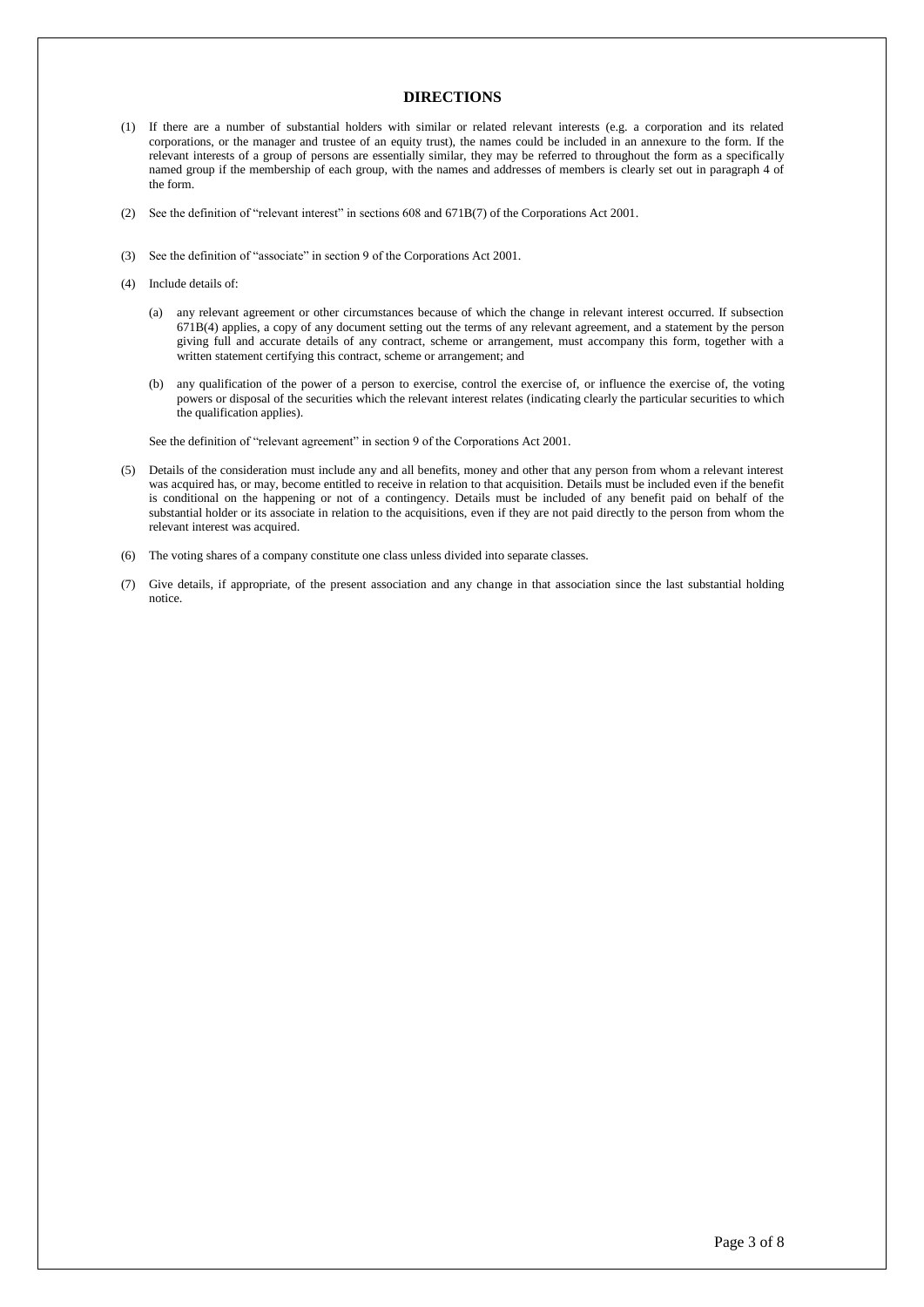### **ANNEXURE A**

This is annexure 'A' referred to in Form 605, Notice of ceasing to be a substantial holder, lodged for Westpac Banking Corporation ACN 007 457 141 and its associated entities

Tim Hartin – Company Secretary, Westpac Banking Corporation – 01/12/2016

Sales & Purchases for the period : 5/11/2016 to 29/11/2016 SECURITY: APN

## **Advance Asset Management Limited**

|            |                                                      | Nature of |            |                      | Class of          | Person's votes |
|------------|------------------------------------------------------|-----------|------------|----------------------|-------------------|----------------|
| Date       | <b>Registered Company</b>                            | Change    | Quantity   | <b>Consideration</b> | <b>Securities</b> | affected       |
| 9/11/2016  | <b>HSBC Custody Nominees (Australia)</b><br>Limited. | Sale      | $-17,485$  | $-43,537.65$         | Ordinary          | 17,485         |
| 9/11/2016  | <b>HSBC Custody Nominees (Australia)</b><br>Limited. | Sale      | $-25,208$  | $-62,767.92$         | Ordinary          | 25,208         |
| 9/11/2016  | <b>HSBC Custody Nominees (Australia)</b><br>Limited. | Sale      | $-55,508$  | -138,214.92          | Ordinary          | 55,508         |
| 9/11/2016  | <b>HSBC Custody Nominees (Australia)</b><br>Limited. | Sale      | $-29,993$  | $-74,682.57$         | Ordinary          | 29,993         |
| 9/11/2016  | <b>HSBC Custody Nominees (Australia)</b><br>Limited. | Sale      | $-37,818$  | $-94,166.82$         | Ordinary          | 37,818         |
| 9/11/2016  | <b>HSBC Custody Nominees (Australia)</b><br>Limited. | Sale      | $-50,561$  | $-125,896.89$        | Ordinary          | 50,561         |
| 9/11/2016  | <b>HSBC Custody Nominees (Australia)</b><br>Limited. | Sale      | $-25,207$  | $-62,765.43$         | Ordinary          | 25,207         |
| 9/11/2016  | <b>HSBC Custody Nominees (Australia)</b><br>Limited. | Sale      | $-391$     | $-973.59$            | Ordinary          | 391            |
| 9/11/2016  | <b>HSBC Custody Nominees (Australia)</b><br>Limited. | Sale      | $-13.456$  | $-33.505.44$         | Ordinary          | 13,456         |
| 9/11/2016  | <b>HSBC Custody Nominees (Australia)</b><br>Limited. | Sale      | $-8,590$   | $-21,389.10$         | Ordinary          | 8,590          |
| 9/11/2016  | <b>HSBC Custody Nominees (Australia)</b><br>Limited. | Sale      | $-21,833$  | $-54,364.17$         | Ordinary          | 21,833         |
| 10/11/2016 | <b>HSBC Custody Nominees (Australia)</b><br>Limited. | Sale      | $-77,507$  | $-192,992.43$        | Ordinary          | 77,507         |
| 10/11/2016 | <b>HSBC Custody Nominees (Australia)</b><br>Limited. | Sale      | $-22,888$  | $-56,991.12$         | Ordinary          | 22,888         |
| 10/11/2016 | <b>HSBC Custody Nominees (Australia)</b><br>Limited. | Sale      | $-33,148$  | $-82,538.52$         | Ordinary          | 33,148         |
| 10/11/2016 | <b>HSBC Custody Nominees (Australia)</b><br>Limited. | Sale      | $-152,559$ | $-379,871.91$        | Ordinary          | 152,559        |
|            | <b>Total</b>                                         |           | $-572,152$ | $-1,424,658.48$      |                   |                |
|            | <b>Advance Asset Management Limited</b><br>Total:    |           | $-572.152$ | $-1.424.658.48$      |                   |                |

#### **Asgard Capital Management Limited**

| Date       | <b>Registered Company</b>                          | Nature of<br>Change | Quantity | Consideration | Class of<br><b>Securities</b> | Person's votes<br>affected |
|------------|----------------------------------------------------|---------------------|----------|---------------|-------------------------------|----------------------------|
| 14/11/2016 | Asgard Capital Management Limited                  | Purchase            | 753      | 1.867.44      | Ordinary                      | 753                        |
| 17/11/2016 | Asgard Capital Management Limited                  | Purchase            | 913      | 2.236.85      | Ordinary                      | 913                        |
| 17/11/2016 | Asgard Capital Management Limited                  | Purchase            | 1,181    | 2.893.45      | Ordinary                      | 1,181                      |
| 28/11/2016 | Asgard Capital Management Limited                  | Sale                | -28      | 0.00          | Ordinary                      | 28                         |
|            | Total                                              |                     | 2.819    | 6.997.74      |                               |                            |
|            | <b>Asgard Capital Management Limited</b><br>Total: |                     | 2.819    | 6.997.74      |                               |                            |

**BT Funds Management Limited**

| Date       | <b>Registered Company</b>            | Nature of<br>Change | Quantity | Consideration | <b>Class of</b><br><b>Securities</b> | Person's votes<br>affected |
|------------|--------------------------------------|---------------------|----------|---------------|--------------------------------------|----------------------------|
| 21/11/2016 | <b>BT Portfolio Services Limited</b> | Sale                | $-189$   | $-419.15$     | Ordinarv                             | 189                        |
| 22/11/2016 | <b>BT Portfolio Services Limited</b> | Purchase            | 1.800    | 4.410.36      | Ordinary                             | 1.800                      |
| 28/11/2016 | <b>BT Portfolio Services Limited</b> | Purchase            | 205      | 502.25        | Ordinarv                             | 205                        |
| 28/11/2016 | <b>BT Portfolio Services Limited</b> | Purchase            | 6.743    | 16.520.35     | Ordinary                             | 6,743                      |
| 28/11/2016 | <b>BT Portfolio Services Limited</b> | Purchase            | 547      | .340.15       | Ordinarv                             | 547                        |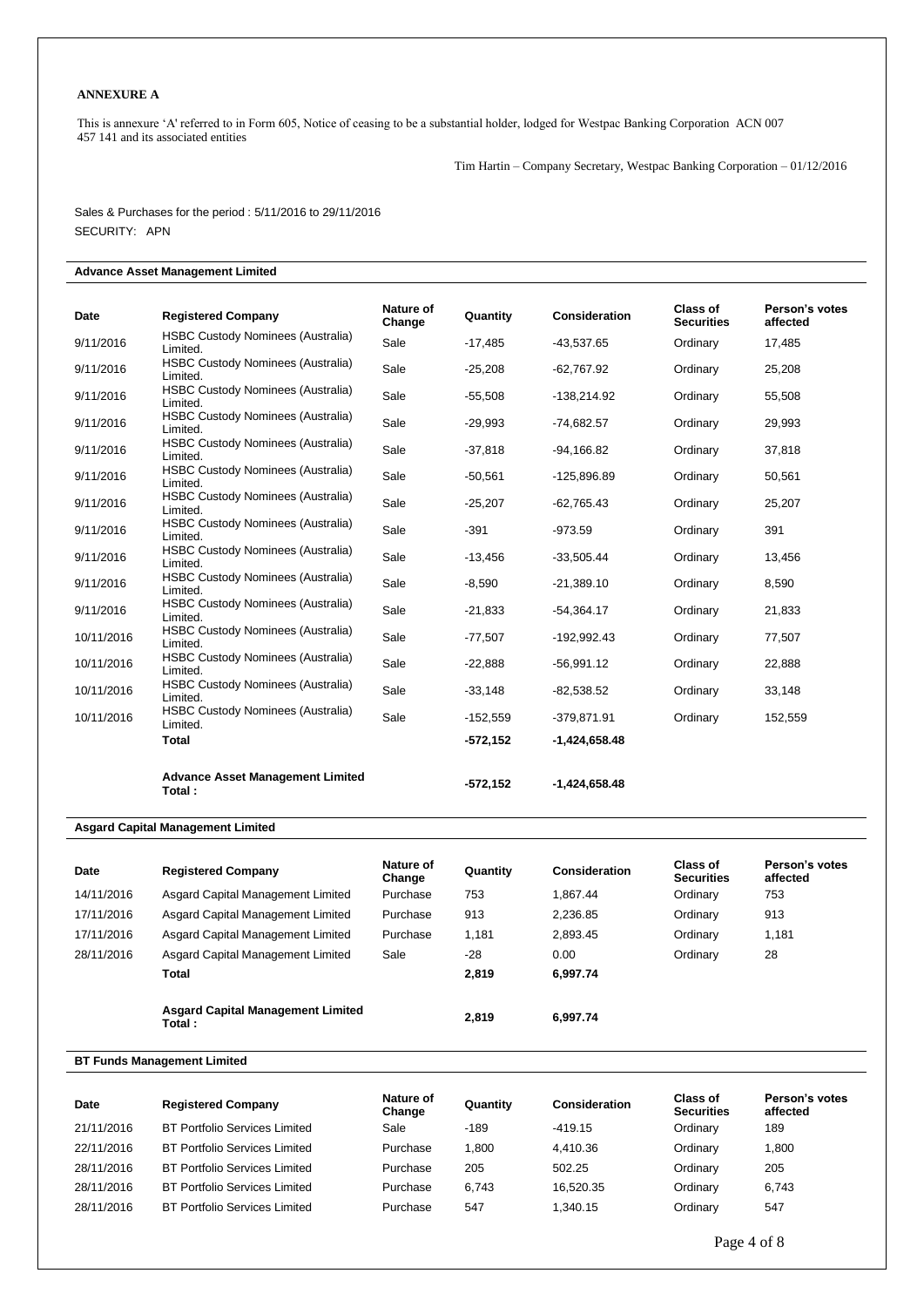| 28/11/2016                | <b>BT Portfolio Services Limited</b><br>Total                            | Purchase                        | 2.182<br>11,288   | 5.345.90<br>27,699.86 | Ordinary                                  | 2.182                               |
|---------------------------|--------------------------------------------------------------------------|---------------------------------|-------------------|-----------------------|-------------------------------------------|-------------------------------------|
| Date<br>17/11/2016        | <b>Registered Company</b><br><b>HSBC Custody Nominees (Australia)</b>    | Nature of<br>Change<br>Purchase | Quantity<br>8,926 | Consideration<br>0.00 | Class of<br><b>Securities</b><br>Ordinary | Person's votes<br>affected<br>8.926 |
|                           | Limited.<br>Total                                                        |                                 | 8,926             | 0.00                  |                                           |                                     |
|                           | <b>BT Funds Management Limited</b><br>Total:                             |                                 | 20,214            | 27,699.86             |                                           |                                     |
|                           | BT Investment Management (Fund Services) Limited                         |                                 |                   |                       |                                           |                                     |
| Date                      | <b>Registered Company</b>                                                | Nature of<br>Change             | Quantity          | <b>Consideration</b>  | Class of<br><b>Securities</b>             | Person's votes<br>affected          |
| 7/11/2016                 | <b>HSBC Custody Nominees (Australia)</b><br>Limited.                     | Sale                            | $-3,643$          | $-9,435.37$           | Ordinary                                  | 3,643                               |
| 23/11/2016                | <b>HSBC Custody Nominees (Australia)</b><br>Limited.                     | Sale                            | $-141,374$        | $-350,607.52$         | Ordinary                                  | 141,374                             |
|                           | <b>Total</b>                                                             |                                 | $-145,017$        | $-360,042.89$         |                                           |                                     |
|                           | <b>BT Investment Management (Fund</b><br><b>Services) Limited Total:</b> |                                 | $-145.017$        | $-360,042.89$         |                                           |                                     |
| <b>Westpac RE Limited</b> |                                                                          |                                 |                   |                       |                                           |                                     |
| Date                      | <b>Registered Company</b>                                                | Nature of<br>Change             | Quantity          | <b>Consideration</b>  | Class of<br><b>Securities</b>             | Person's votes<br>affected          |
| 28/11/2016                | <b>HSBC Custody Nominees (Australia)</b><br>Limited.                     | Sale                            | $-879$            | 0.00                  | Ordinary                                  | 879                                 |
|                           | Total                                                                    |                                 | -879              | 0.00                  |                                           |                                     |
|                           | <b>Westpac RE Limited Total:</b>                                         |                                 | $-879$            | 0.00                  |                                           |                                     |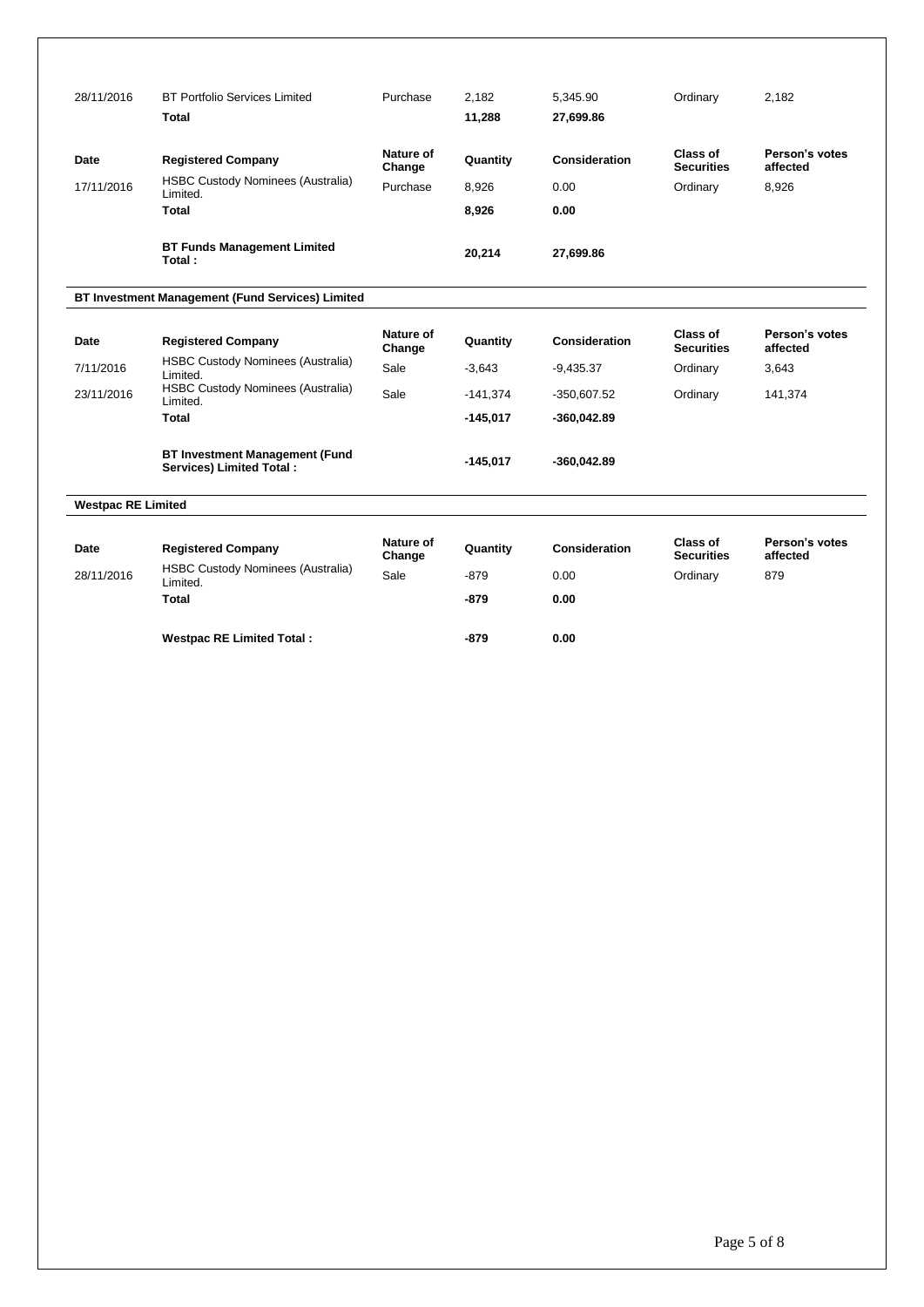## **ANNEXURE B**

This is annexure 'B' (being 3 pages) referred to in Form 605, Notice of ceasing to be a substantial holder, lodged for Westpac Banking Corporation ACN 007 457 141 and its associated entities

Tim Hartin – Company Secretary Westpac Banking Corporation – 01/12/2016

| <b>Westpac Banking Corporation</b>                                                 | Australia             | Series 2011-3 WST Trust                   | Australia              |
|------------------------------------------------------------------------------------|-----------------------|-------------------------------------------|------------------------|
| 1925 (Commercial) Pty Limited                                                      | Australia             | Series 2012-1 WST Trust                   | Australia              |
| 1925 (Industrial) Pty Limited                                                      | Australia             | Series 2013-1 WST Trust                   | Australia              |
| 1925 Advances Pty Limited                                                          | Australia             | Series 2013-2 WST Trust                   | Australia              |
| A.G.C. (Pacific) Limited                                                           | Papua New Guinea      | Series 2014-1 WST Trust                   | Australia              |
| Advance Asset Management Limited                                                   | Australia             | Series 2014-2 WST Trust                   | Australia              |
| Altitude Administration Pty Limited                                                | Australia             | Series 2015-1 WST Trust                   | Australia              |
| Altitude Rewards Pty Limited                                                       | Australia             | SIE-Lease (Australia) Pty Limited         | Australia              |
| Aotearoa Financial Services Limited                                                | New Zealand           | SIE-Lease (New Zealand) Pty Limited       | New Zealand            |
| Ascalon Capital Managers (Asia) Limited                                            | Hong Kong             | Sixty Martin Place (Holdings) Pty Limited | Australia              |
| Ascalon Capital Managers Limited                                                   | Australia             | St. George Business Finance Pty Limited   | Australia              |
| Ascalon Funds Seed Pool Trust                                                      | Australia             | St.George Custodial Pty Limited           | Australia              |
| Asgard Capital Management Limited                                                  | Australia             | St.George Equity Finance Limited          | Australia              |
| Asgard Wealth Solutions Limited<br>Australian Loan Processing Security Company Pty | Australia             | St. George Finance Holdings Limited       | Australia              |
| Ltd                                                                                | Australia             | St.George Finance Limited                 | Australia              |
| <b>Australian Loan Processing Security Trust</b>                                   | Australia             | St.George Life Limited                    | Australia              |
| <b>Belliston Pty Limited</b>                                                       | Australia             | St.George Motor Finance Limited           | Australia              |
| <b>Bill Acceptance Corporation Pty Limited</b>                                     | Australia             | St. George Security Holdings Pty Limited  | Australia              |
| BT (Queensland) Pty Limited                                                        | Australia             | Sydney Capital Corp Inc.                  | <b>USA</b>             |
| BT Australia Pty Limited                                                           | Australia             | The Home Mortgage Company Limited         | New Zealand            |
| BT Financial Group (NZ) Limited                                                    | New Zealand           | The Mortgage Company Pty Limited          | Australia              |
| BT Financial Group Pty Limited                                                     | Australia             | Value Nominees Pty Limited                | Australia              |
| BT Funds Management (NZ) Limited                                                   | New Zealand           | W2 Investments Pty Limited                | Australia              |
| BT Funds Management Limited                                                        | Australia             | Waratah Receivables Corp Pty Limited      | Australia              |
| BT Funds Management No.2 Limited                                                   | Australia             | Waratah Securities Australia Limited      | Australia              |
| BT Long Term Income Fund                                                           | Australia             | Westpac (NZ) Investments Limited          | New Zealand            |
| <b>BT Portfolio Services Limited</b>                                               | Australia             | Westpac Administration Pty Limited        | Australia              |
| BT Private Nominees Pty Limited                                                    | Australia             | Westpac Administration 2 Limited          | Australia              |
| <b>BT Securities Limited</b>                                                       | Australia             | Westpac Administration 3 Limited          | Australia              |
| BT Short Term Income Fund                                                          | Australia             | Westpac Administration 4 Limited          | Australia              |
| Canning Park Capital Pte. Ltd                                                      | Australia             | Westpac Altitude Rewards Trust            | Australia              |
| Capital Corporate Finance Limited                                                  | Australia             | Westpac Americas Inc.                     | <b>USA</b>             |
| Capital Finance (NZ) Limited                                                       | Australia             | Westpac Asian Lending Pty Limited         | Australia<br>Papua New |
| Capital Finance Australia Limited                                                  | Australia             | Westpac Bank-PNG-Limited                  | Guinea                 |
| Capital Finance New Zealand Limited                                                | Australia             | Westpac Capital Holdings Inc.             | <b>USA</b>             |
| Capital Fleetlease Limited                                                         | Australia             | Westpac Capital Markets Holding Corp.     | <b>USA</b>             |
| Capital Motor Finance Limited                                                      | Australia             | Westpac Capital Markets LLC               | <b>USA</b>             |
| Capital Rent Group Limited                                                         | New Zealand           | Westpac Capital-NZ-Limited                | New Zealand            |
| <b>CBA</b> Limited                                                                 | Australia             | Westpac Cash PIE Fund                     | Australia              |
| Challenge Limited                                                                  | Australia             | Westpac Cook Cove Trust I                 | Australia              |
| Core Infrastructure Income Feeder 1 LP 2016                                        | Partnership(Scotland) | Westpac Cook Cove Trust II                | Australia              |
| Core Infrastructure Income Feeder 2 LP 2016                                        | Partnership(Scotland) | Westpac Covered Bond Trust                | Australia              |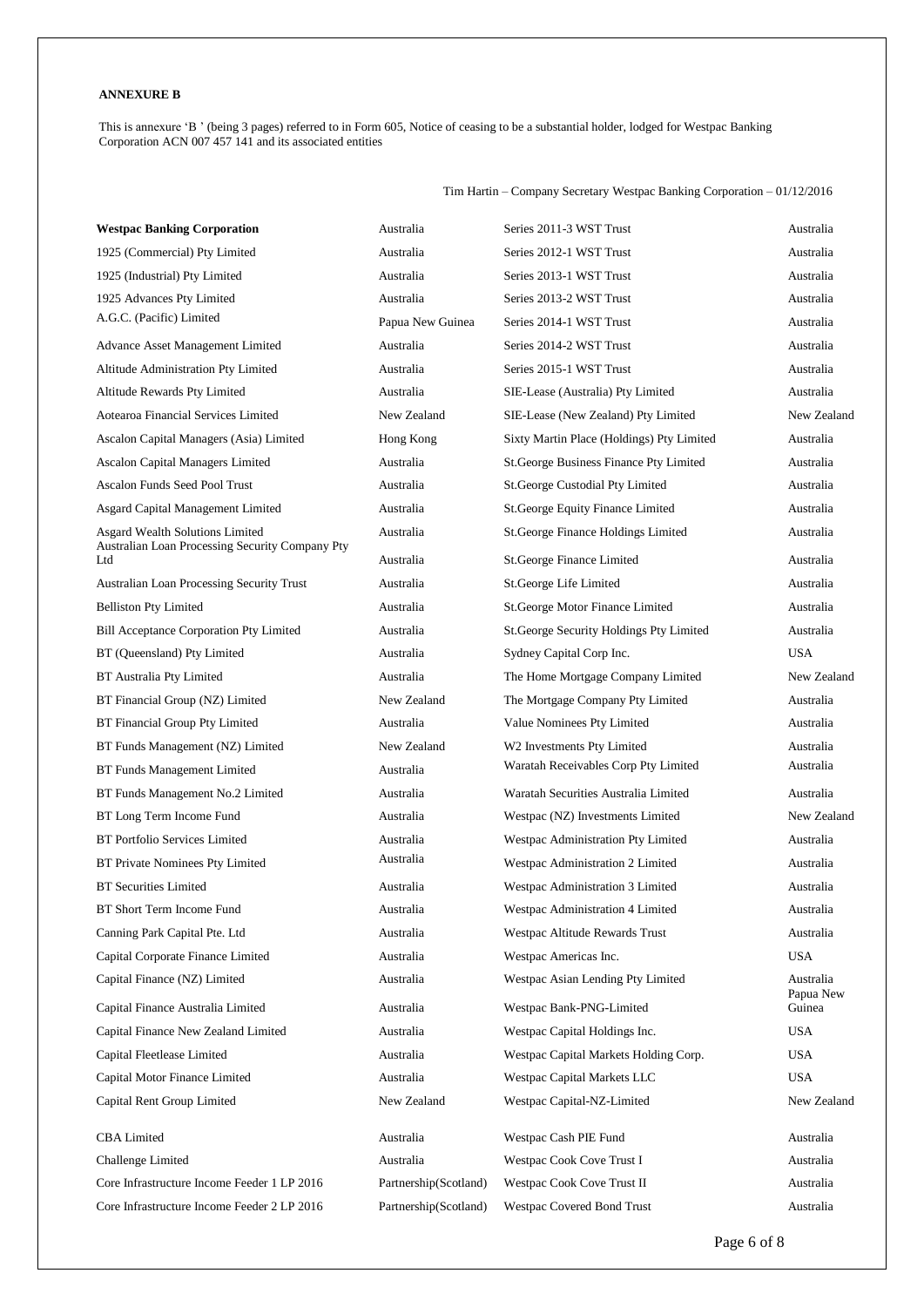| Core Infrastructure Income Master LP 2016                                       | Partnership(England) | Westpac Custodian Nominees Pty Limited                                         | Australia   |
|---------------------------------------------------------------------------------|----------------------|--------------------------------------------------------------------------------|-------------|
| Core Infrastructure Income Holdings Limited 2016                                | Partnership(England) | Westpac Databank Pty Limited                                                   | Australia   |
| Crusade ABS Series 2012 - 1 Trust                                               | Australia            | Westpac Debt Securities Pty Limited                                            | Australia   |
| Crusade ABS Series 2013 - 1 Trust                                               | Australia            | Westpac Delta LLC                                                              | <b>USA</b>  |
| Crusade ABS Series 2015 - 1 Trust                                               | Australia            | Westpac Direct Equity Investments Pty Limited                                  | Australia   |
| Crusade ABS Series 2016 - 1 Trust                                               | Australia            | Westpac Equipment Finance Limited                                              | Australia   |
| Crusade CP Management Pty Limited                                               | Australia            | Westpac Equity Holdings Pty Limited                                            | Australia   |
| Crusade CP No.1 Pty Limited                                                     | Australia            | Westpac Equity Investments NZ Limited                                          | New Zealand |
| Crusade Euro Trust 1E of 2006                                                   | Australia            | Westpac Equity Pty Limited                                                     | Australia   |
| Crusade Euro Trust 1E of 2007                                                   | Australia            | Westpac Europe Limited                                                         | UK          |
| Crusade Global Trust 1 of 2007                                                  | Australia            | Westpac Finance (HK) Limited                                                   | Hong Kong   |
| Crusade Global Trust 2 of 2006                                                  | Australia            | Westpac Financial Consultants Limited                                          | Australia   |
| Crusade Management Limited                                                      | Australia            | Westpac Financial Holdings Pty Limited                                         | Australia   |
| Crusade 2P Trust of 2008                                                        | Australia            | Westpac Financial Services Group Limited                                       | Australia   |
| Danaby Pty Limited                                                              | Australia            | Westpac Financial Services Group-NZ-Limited                                    | New Zealand |
| eQR Securities Pty. Limited                                                     | Australia            | Westpac Financial Services Limited                                             | Australia   |
| Europe Infrastructure Debt LP                                                   | UK                   | Westpac Funding Holdings Pty Limited                                           | Australia   |
| General Credits Pty Limited                                                     | Australia            | Westpac Funds Financing Holdco Pty Limited                                     | Australia   |
| Halcyon Securities Pty Limited                                                  | Australia            | Westpac Funds Financing Pty Limited                                            | Australia   |
| Hastings Advisers LLC                                                           | <b>USA</b>           | Westpac General Insurance Limited                                              | Australia   |
| Hastings Forestry Investments Limited                                           | New Zealand          | Westpac General Insurance Services Limited                                     | Australia   |
| Hastings Forests Australia Pty Limited                                          | Australia            | Westpac Global Capital Markets Pty Limited                                     | Australia   |
| Hastings Funds Management (UK) Limited                                          | Singapore            | Westpac Group Investment-NZ-Limited                                            | New Zealand |
| Hastings Funds Management (USA) Inc.                                            | UK                   | Westpac Holdings-NZ-Limited                                                    | New Zealand |
| Hastings Funds Management Asia Pty. Limited                                     | USA                  | Westpac Investment Capital Corporation                                         | <b>USA</b>  |
| Hastings Funds Management Limited                                               | Australia            | Westpac Investment Vehicle No.2 Pty Limited                                    | Australia   |
| Hastings Infrastructure 1 Limited                                               | UK                   | Westpac Investment Vehicle No.3 Pty Limited                                    | Australia   |
| Hastings Infrastructure 2 Limited                                               | UK.                  | Westpac Investment Vehicle Pty Limited                                         | Australia   |
| Hastings Investment Capital LP                                                  | USA                  | Westpac Leasing Nominees-Vic.-Pty Limited                                      | Australia   |
| Hastings Investment Management Pty Ltd                                          | UK                   | Westpac Lenders Mortgage Insurance Limited                                     | Australia   |
| Hastings Investments GP LLC                                                     | Australia            | Westpac Life Insurance Services Limited                                        | Australia   |
| Hastings Korea Company Limited                                                  | Korea                | Westpac Life-NZ-Limited                                                        | New Zealand |
| Hastings Management Pty Limited                                                 | Australia            | Westpac New Zealand Group Limited                                              | New Zealand |
|                                                                                 |                      |                                                                                |             |
| Hastings Private Equity Fund IIA Pty Limited                                    | Australia            | Westpac New Zealand Limited<br>Westpac New Zealand Staff Superannuation Scheme | New Zealand |
| <b>Hitton Pty Limited</b>                                                       | Australia            | <b>Trustee Limited</b>                                                         | New Zealand |
| <b>HLT Custodian Trust</b>                                                      | New Zealand          | Westpac Nominees-NZ-Limited                                                    | New Zealand |
| Infrastructure GP LLP                                                           | UK                   | Westpac Notice Saver PIE Fund                                                  | Australia   |
| Infrastructure GP 2 LLP<br><b>Infrastructure Research and Advisory Services</b> | UK                   | Westpac NZ Covered Bond Holdings Limited                                       | New Zealand |
| Private Limited                                                                 | India                | Westpac NZ Covered Bond Limited                                                | New Zealand |
| Magnitude Group Pty Limited                                                     | Australia            | Westpac NZ Operations Limited                                                  | New Zealand |
| <b>MIF Custodian Trust</b>                                                      | New Zealand          | Westpac NZ Securitisation Holdings Limited                                     | New Zealand |
| Mortgage Management Pty Limited                                                 | Australia            | Westpac NZ Securitisation Limited                                              | New Zealand |
| Net Nominees Limited                                                            | Australia            | Westpac NZ Securitisation No. 2 Limited                                        | New Zealand |
| Number 120 Limited                                                              | New Zealand          | Westpac Overseas Holdings No. 2 Pty Limited                                    | Australia   |
| <b>Oniston Pty Limited</b>                                                      | Australia            | Westpac Overseas Holdings Pty Limited                                          | Australia   |
| Partnership Pacific Pty Limited                                                 | Australia            | Westpac Properties Limited                                                     | Australia   |
| Partnership Pacific Securities Pty Limited                                      | Australia            | Westpac RE Limited                                                             | Australia   |